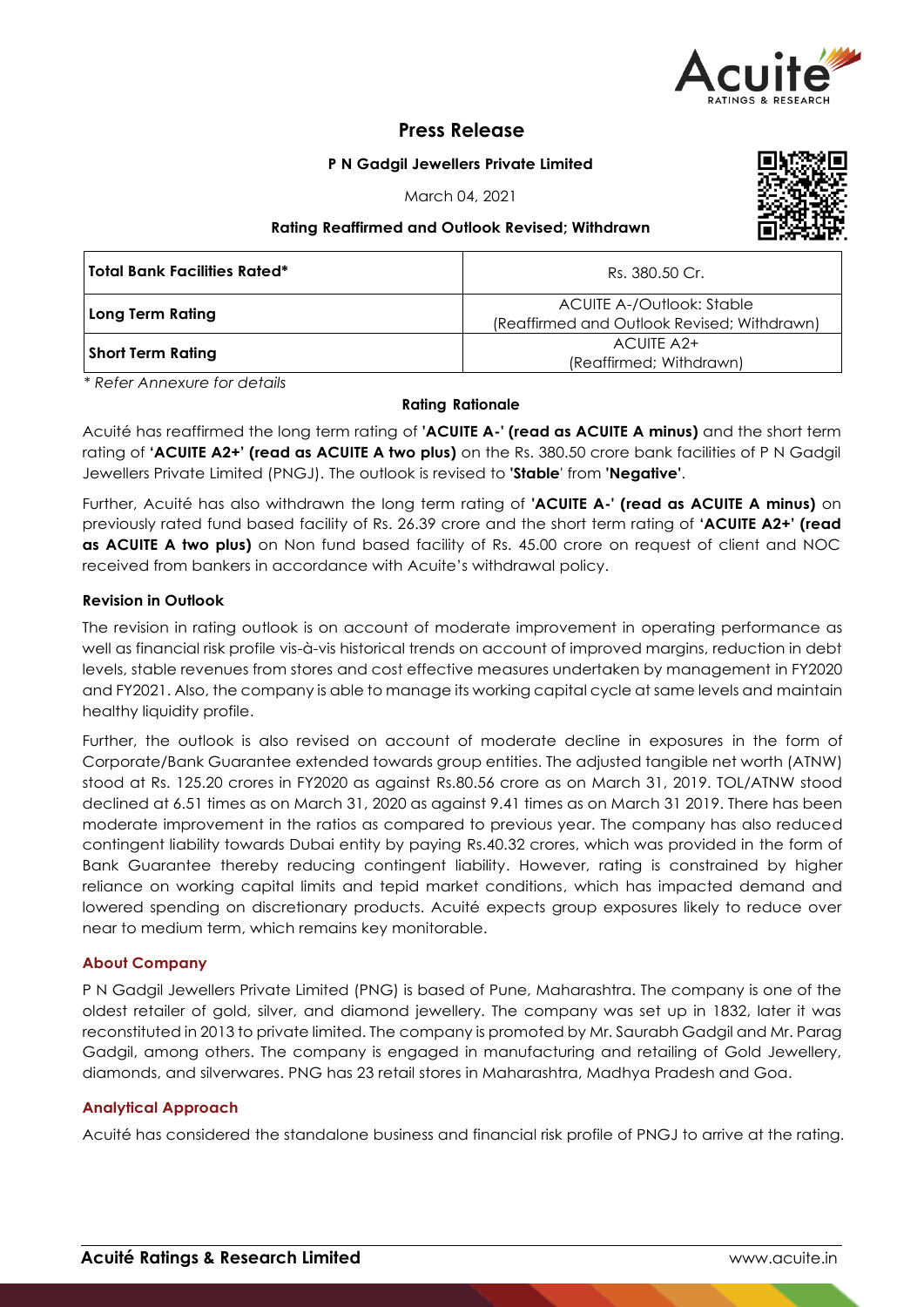

# **Key Rating Drivers**

# **Strengths**

## **Experienced management and establish track record of operation**

PNGJ, has established track record of over ten decades of operations and is one of the biggest retail player in Maharashtra region. The brand (PNG) is well recognized and the operations are currently promoted by Mr. Saurabh Gadgil, who possesses industry experience of over two decades, Mr. Parag Gadgil with an industry experience of over four decades and Mr. Vidyadhar Anant Gadgil with an industry experience of over five decades. PNGJ, has 23 retail outlets across 3 states, primarily in Maharashtra. The company enjoys a strong market position backed by its long track record of over 100 years the business and wide customer base associated with it for generations.

Further, the company has achieved operating income of Rs 2,360.98 crore in FY2020, which has slightly improved as compared to Rs. 2,338.85 crore in FY2019. The company has achieved revenue of Rs. 1,371.84 crores as on January 31, 2021. Improvement in revenues is supported by higher realization and increase in prices of gold over the years. Also, operating margin marginally improved to 4.53 percent in FY2020 as against 4.04 percent in FY2019. Moreover, PAT margin has also improved to 1.36 percent in FY2020 as against 1.06 percent in FY2019. The improvement in margins are mainly supported by lower interest outgo and reduction in overall operating expenses. Acuité believes that PNGJ will continue to benefit from its established market position over the medium term backed by its increasing network of stores.

# **Moderate Financial risk profile**

The financial risk profile continues to remain moderate marked by moderate net worth, gearing and debt protection measures. The tangible net worth stood at Rs. 256.33 crores as on March 31, 2020 as against Rs. 220.08 crore as on March 31, 2019. The improvement in net worth is attributable to healthy accretion to reserves and higher profitability over the period. The gearing stood moderate at 1.09 times as on March 31, 2020 as against 1.41 times as on March 31, 2019. The total borrowings of Rs 278.59 crore as on March 31, 2020 comprises of short term borrowings of Rs 204.66 crores and term loan of Rs. 73.91 crores. The net cash accruals stood improved at Rs. 44.15 crore for FY2020 as against debt repayment obligation of Rs. 26.84 crores. The interest coverage ratio (ICR) stood at 2.96 times in FY2020 as against 2.36 times in FY2019. The total outside liabilities to tangible net worth stood high at 3.18 times as on March 31, 2020 as against 3.45 times as on March 31, 2019.

Further, company's operations are moderately working capital intensive marked by Gross Current Assets (GCA) of 130 days in FY2020 as compared to 117 days in FY2019. The GCA days are mainly dominated by high inventory holding period which has increased to 114 days in FY2020 as against 97 days in FY2019. Receivables period stood low during last three years ending FY2020. The elongation is mainly on account of nationwide lockdown during March to June 2020. However, the company reliance is higher on bank limits which stood utilised 83.00 percent in the last trailing six month ended January 2021. Acuité believes that the financial risk profile of the company will continue to remain moderate over the medium to long term due to regular accretion to reserves, expected improvement in working capital cycle and no major debt funded capital expenditures.

## **Weaknesses**

## **Revenue concentration risk and significant exposure to group companies**

The company faces high store and geographic concentration risk. The company's total revenue is generated majorly from top 3 stores contributing to ~53 per cent of total revenue. The top 3 stores which contribute ~53.00 per cent are located in Pune, Maharashtra. The high store concentration renders the revenue growth and profitability susceptible to the growth plans. Also, the company is planning to close Indore, Madhya Pradesh store and has no plans to add store, which will eventually put more pressure on existing stores.

Further, PNGJ has a tangible net worth of Rs. 256.33 crore as on March 31, 2020. The company has extended loans and advances worth Rs. 131.13 crore which includes loans and advances and investments in group companies as on March 31, 2020. The adjusted tangible net worth stood at Rs. 125.20 crores in as on March 31, 2020 as against Rs.80.56 crore as on March 31, 2019. The adjusted gearing stood at 2.22 times as on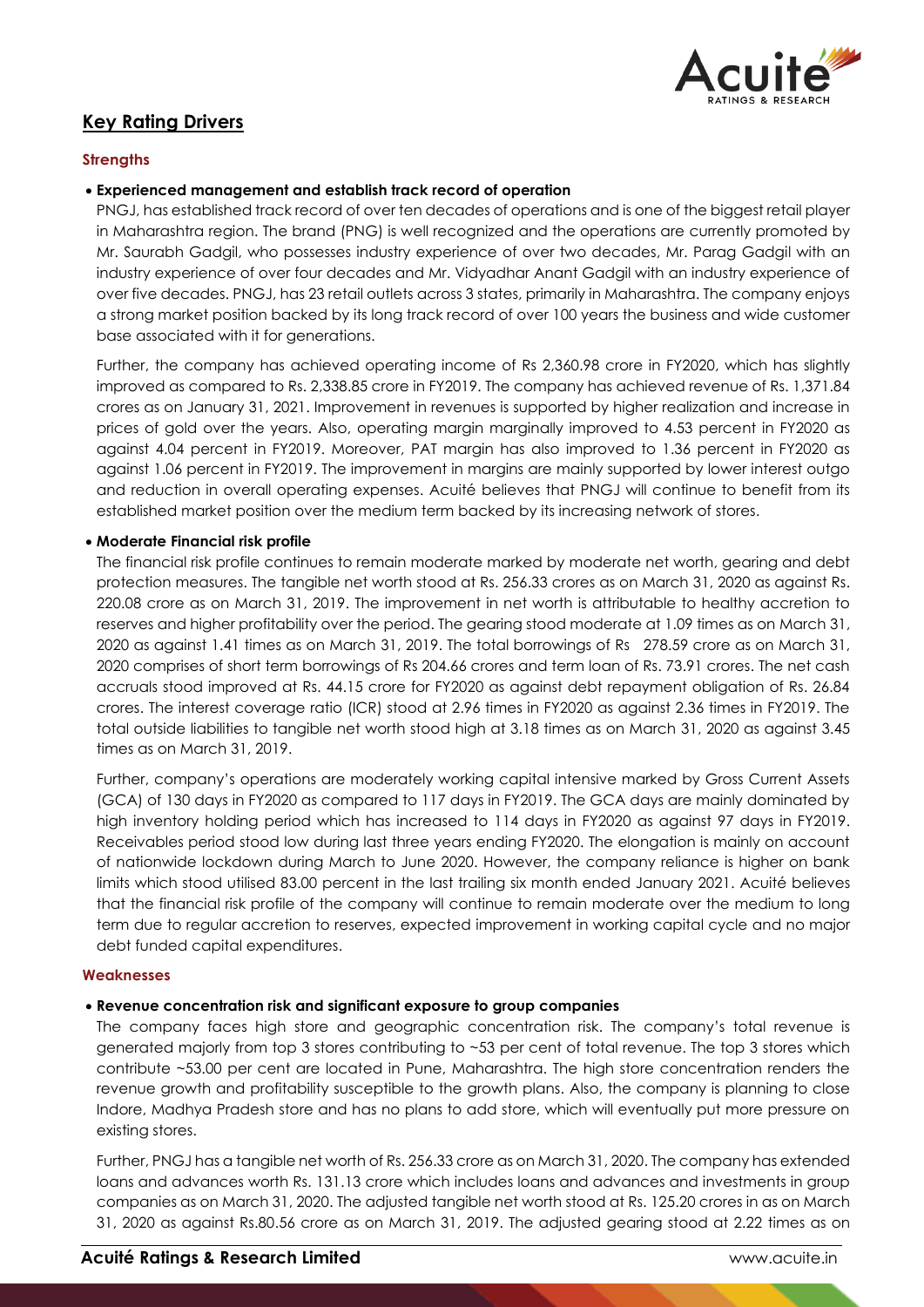

March 31 2020 as against 3.86 times as on March 31, 2019. However, company is trying to reduce exposure which is evident through decline in total exposure and settling off contingent liability of Rs.40.32 crores towards Dubai Entity. Further, TOL/ATNW stood improved at 6.51 times as on March 31, 2020 as against 9.41 times as on March 31, 2019.

# **Intense competition from other branded players in industry, Impact of Pandemic, and susceptibility to regulatory framework**

PNGJ remains exposed to the vulnerability of gold jewellery demand to gold price fluctuations. There was a steep decline in revenue in Q1FY2021 on account of the stores remained non-operational on account of COVID-19 outbreak. Operations of the company were impacted due to lockdown imposed during March 2020 to June 2020. The company has booked revenue of Rs. 1372.00 crores for 10MFY2021 (Provisional). Acuité believes that PNGJ is expected to see a revenue downfall of 25 percent to 30 percent in FY2021, followed by a recovery in FY2022. Also, purchase plans and weddings have postponed due to pandemic. Also, this year wedding season and festival have seen dullness.

Increased regulatory intervention in jewellery industry in the recent years has impacted the demand and supply scenario in the industry. In the long term, regulatory measures such as hallmarking, the requirement of permanent account number, mandatory disclosure for purchases above threshold limits, restrictions on jewellery saving schemes, increase in import duty, and introduction of the sovereign gold bond schemes to shift consumer preference away from physical gold. The industry continue to remain exposed to regulatory interventions and gold price volatility, which would continue to impact the demand-supply scenario.

Moreover, gold jewellery retailing is a highly-fragmented segment, with the presence of large organised players and numerous unorganised ones. Acuité believes that the ability to manage steady revenue growth, while maintaining profitability and efficiently managing working capital cycle will be the key rating sensitivity factors.

## **Liquidity Position: Adequate**

The company maintains adequate liquidity position marked by net cash accruals of Rs. 41.00 to 44.00 crore for last three years ending FY2020 against debt repayment of ~Rs. 16.00-27.00 crore over the same period. The current ratio of the company stood at 1.12 times as on March 31, 2020. NCA/TD stood at 0.22 times as on March 31, 2020 and 0.16 times in the previous year. The company had unencumbered cash and bank balances of Rs. 10.66 crore as on March 31, 2020. The company's operations are moderately working capital intensive marked by Gross Current Assets (GCA) of 130 days in FY2020 as compared to 117 days in FY2019. The company reliance is higher on bank limits which stood utilised 83 percent in the last trailing six month ended January 2021.

## **Rating Sensitivities**

- Improvement in margins, net cash accruals and liquidity profile
- Elongation in working capital leading to higher-than-expected reliance on external borrowings
- Further increase in group exposure leading to deterioration in the financial risk profile

## **Outlook: Stable**

Acuité has revised the outlook to 'Stable' from 'Negative' on account of moderate improvement in operating performance as well as financial risk profile vis-à-vis historical trends on account of improved margins, reduction in debt levels, stable revenues from stores and cost effective measures undertaken by management in FY2020 and FY2021. Also, company is able to manage its working capital cycle at same levels and maintain healthy liquidity profile. Further, the company has reduced group exposure to some extent which still remains a key monitorable. The 'Outlook' may be revised to 'Positive' in case the company registers higher-than-expected growth in revenues while maintaining its debt protection metrics and profitability. The 'Outlook' may be revised to 'Negative' in case of significant decline in operations, deterioration in profitability margins or weakening of debt protection metrics due to increase in exposure to group companies/associates.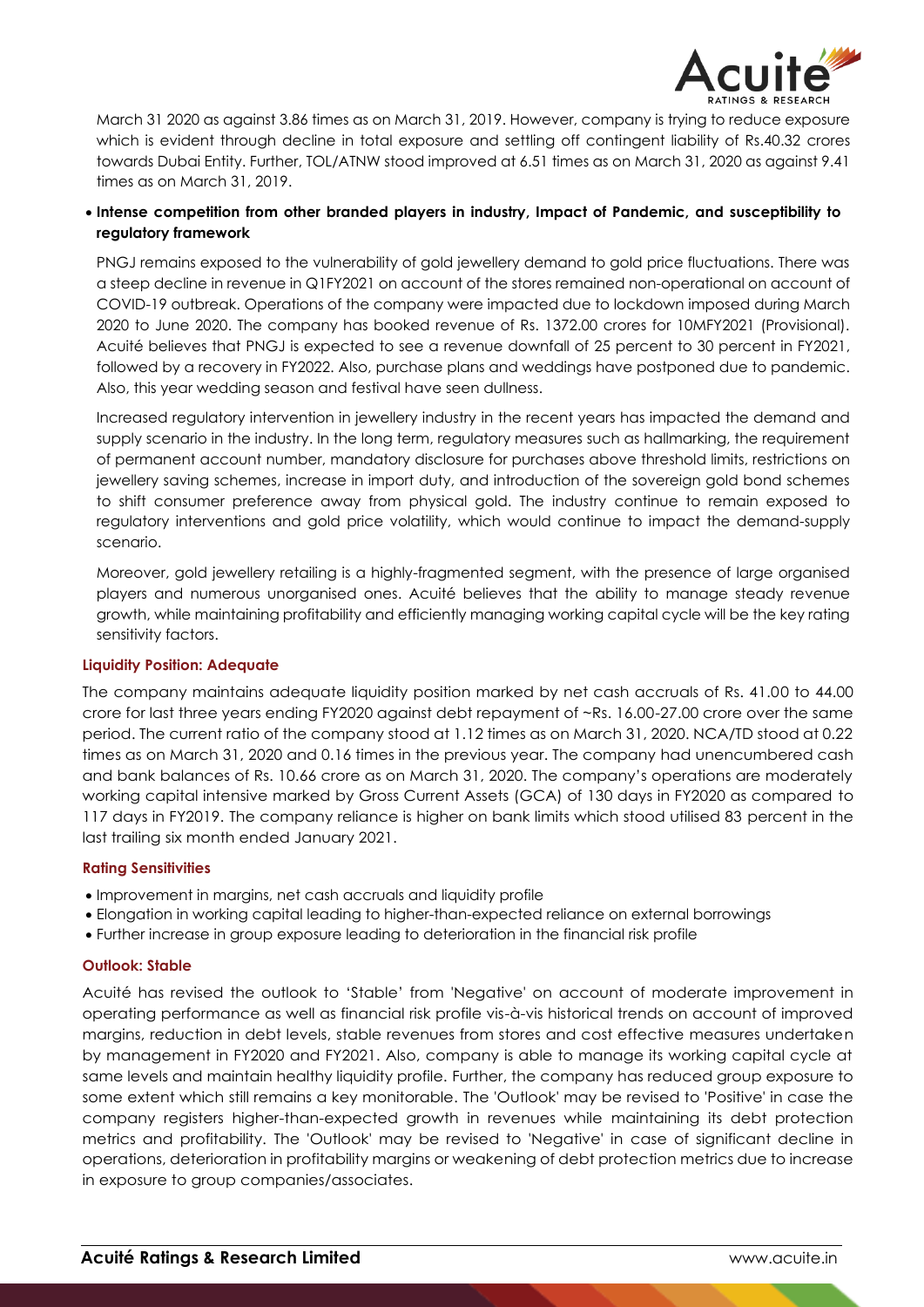

#### **About the Rated Entity - Key Financials**

|                                      | Unit    | <b>FY20 (Actual)</b> | FY19 (Actual) |
|--------------------------------------|---------|----------------------|---------------|
| Operating Income                     | Rs. Cr. | 2,360.98             | 2,338.85      |
| <b>PAT</b>                           | Rs. Cr. | 32.09                | 24.91         |
| PAT Margin                           | (%)     | 1.36                 | 1.06          |
| <b>Total Debt/Tangible Net Worth</b> | Times   | 1.09                 | 1.41          |
| PBDIT/Interest                       | Times   | 2.96                 | 2.36          |

## **Status of non-cooperation with previous CRA (if applicable)**

Not Applicable

#### **Any other information**

CRISIL vide its press release date 26<sup>th</sup> August 2020, has migrated its rating on PNG from 'CRISIL BB+/Stable/CRISIL A4+, Issuer Not Cooperating' ratings migrated to 'CRISIL BBB+/Stable/CRISIL A2'.

#### **Any Material Covenants**

- Total Debt/EBITDA <=3.7x
- $\bullet$  DSCR  $> 1.2x$
- Current Ratio >1.10x

#### **Applicable Criteria**

- Default Recognition https://www.acuite.in/view-rating-criteria-52.htm
- Manufacturing Entities https://www.acuite.in/view-rating-criteria-59.htm
- Trading Entities https://www.acuite.in/view-rating-criteria-61.htm
- Financial Ratios and Adjustments https://www.acuite.in/view-rating-criteria-53.htm

## **Note on complexity levels of the rated instrument**

https://www.acuite.in/view-rating-criteria-55.htm

#### **Rating History (Upto last three years)**

| <b>Date</b> | <b>Name of the Facilities</b> | Term       | Amount<br>(Rs. Crore)                                               | <b>Ratings/Outlook</b>                                     |
|-------------|-------------------------------|------------|---------------------------------------------------------------------|------------------------------------------------------------|
|             | <b>WCDL</b>                   | Long Term  | 90.00                                                               | <b>ACUITE A-/Negative</b><br>(Reaffirmed; Outlook Revised) |
|             | Cash Credit                   | Long Term  | <b>ACUITE A-/Negative</b><br>60.00<br>(Reaffirmed; Outlook Revised) |                                                            |
|             | Cash Credit                   | Long Term  | 20.00                                                               | <b>ACUITE A-/Negative</b><br>(Reaffirmed; Outlook Revised) |
| 06-Dec-2019 | Cash Credit                   | Long Term  | 15.00                                                               | <b>ACUITE A-/Negative</b><br>(Reaffirmed; Outlook Revised) |
|             | Overdraft                     | Long Term  | 20.00                                                               | <b>ACUITE A-/Negative</b><br>(Reaffirmed; Outlook Revised) |
|             | Cash Credit                   | Long Term  | 40.00                                                               | <b>ACUITE A-/Negative</b><br>(Reaffirmed; Outlook Revised) |
|             | <b>Bank Guarantee</b>         | Short Term | 35.00                                                               | ACUITE A2+<br>(Reaffirmed)                                 |
|             | <b>Bank Guarantee</b>         | Short Term | 5.00                                                                | <b>ACUITE A2+</b><br>(Reaffirmed)                          |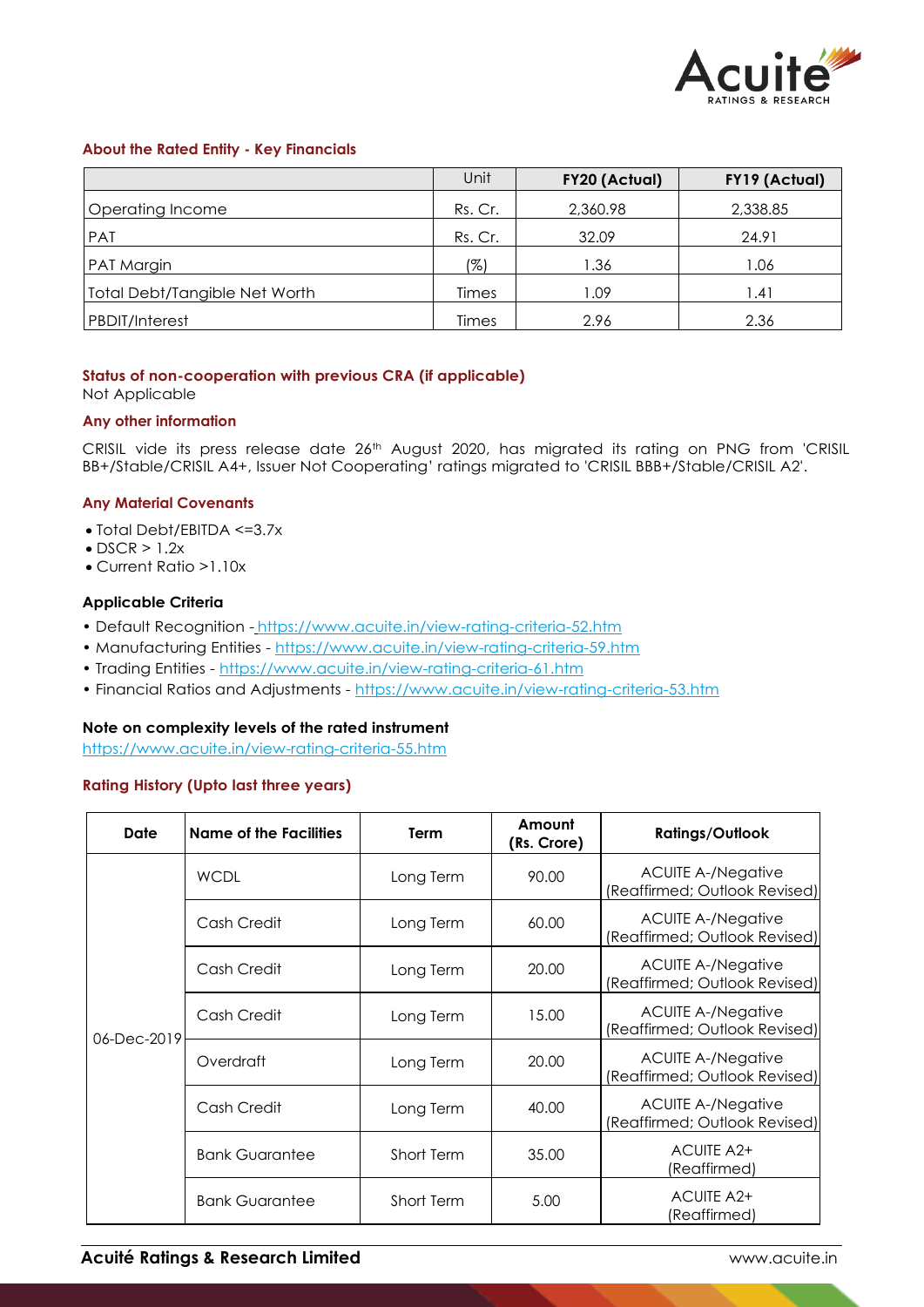

|             | <b>Bank Guarantee</b> | Short Term | 5.00  | <b>ACUITE A2+</b><br>(Reaffirmed)       |
|-------------|-----------------------|------------|-------|-----------------------------------------|
|             | Term Loan             | Long Term  | 26.78 | <b>ACUITE A-/Negative</b><br>(Assigned) |
|             | Term Loan             | Long Term  | 49.63 | <b>ACUITE A-/Negative</b><br>(Assigned) |
|             | Term Loan             | Long Term  | 6.39  | <b>ACUITE A-/Negative</b><br>(Assigned) |
|             | Term Loan             | Long Term  | 7.70  | <b>ACUITE A-/Negative</b><br>(Assigned) |
|             | Term Loan             | Long Term  | 36.00 | <b>ACUITE A-</b><br>(Withdrawn)         |
|             | Term Loan             | Long Term  | 10.50 | <b>ACUITE A-</b><br>(Withdrawn)         |
| 05-Oct-2018 | <b>WCDL</b>           | Long Term  | 90.00 | <b>ACUITE A-/Stable</b><br>(Assigned)   |
|             | Term Loan             | Long Term  | 10.50 | <b>ACUITE A-/Stable</b><br>(Assigned)   |
|             | Cash Credit           | Long Term  | 60.00 | <b>ACUITE A-/Stable</b><br>(Assigned)   |
|             | Cash Credit           | Long Term  | 20.00 | <b>ACUITE A-/Stable</b><br>(Assigned)   |
|             | Cash Credit           | Long Term  | 15.00 | <b>ACUITE A-/Stable</b><br>(Assigned)   |
|             | Overdraft             | Long Term  | 20.00 | <b>ACUITE A-/Stable</b><br>(Assigned)   |
|             | Cash Credit           | Long Term  | 40.00 | <b>ACUITE A-/Stable</b><br>(Assigned)   |
|             | Term Loan             | Long Term  | 36.00 | <b>ACUITE A-/Stable</b><br>(Assigned)   |
|             | <b>Bank Guarantee</b> | Short Term | 45.00 | <b>ACUITE A2+</b><br>(Assigned)         |
|             | <b>Bank Guarantee</b> | Short Term | 25.00 | <b>ACUITE A2+</b><br>(Assigned)         |
|             | <b>Bank Guarantee</b> | Short Term | 5.00  | <b>ACUITE A2+</b><br>(Assigned)         |

# **\*Annexure – Details of instruments rated**

| Name of the<br><b>Facilities</b>             | Date of<br><b>Issuance</b> | Coupon<br>Rate                           | <b>Maturity</b><br>Date | Size of the<br><i><u><b>Issue</b></u></i><br>(Rs. Crore) | <b>Ratings/Outlook</b>                                   |
|----------------------------------------------|----------------------------|------------------------------------------|-------------------------|----------------------------------------------------------|----------------------------------------------------------|
| <b>WCDL</b>                                  | Not.                       | Not.<br>Applicable Applicable Applicable | Not                     | 65.00                                                    | <b>ACUITE A-/Stable</b><br>(Reaffirmed; Outlook Revised) |
| Working<br>Capital<br>Term<br>Loan<br>(GECL) | Jan -2020                  | Not<br>Applicable                        | Dec-2024                | 13.00                                                    | ACUITE A-/Stable<br>(Reaffirmed; Outlook Revised)        |
| Cash Credit                                  | Not.                       | Not<br>Applicable Applicable Applicable  | Not.                    | 55.00                                                    | <b>ACUITE A-/Stable</b><br>(Reaffirmed; Outlook Revised) |
| Working<br>Capital<br>Term<br>Loan           | April -2020                | Not<br>Applicable                        | Mar-2021                | 5.70                                                     | ACUITE A-/Stable<br>(Reaffirmed; Outlook Revised)        |

**Acuité Ratings & Research Limited WWW.acuite.in**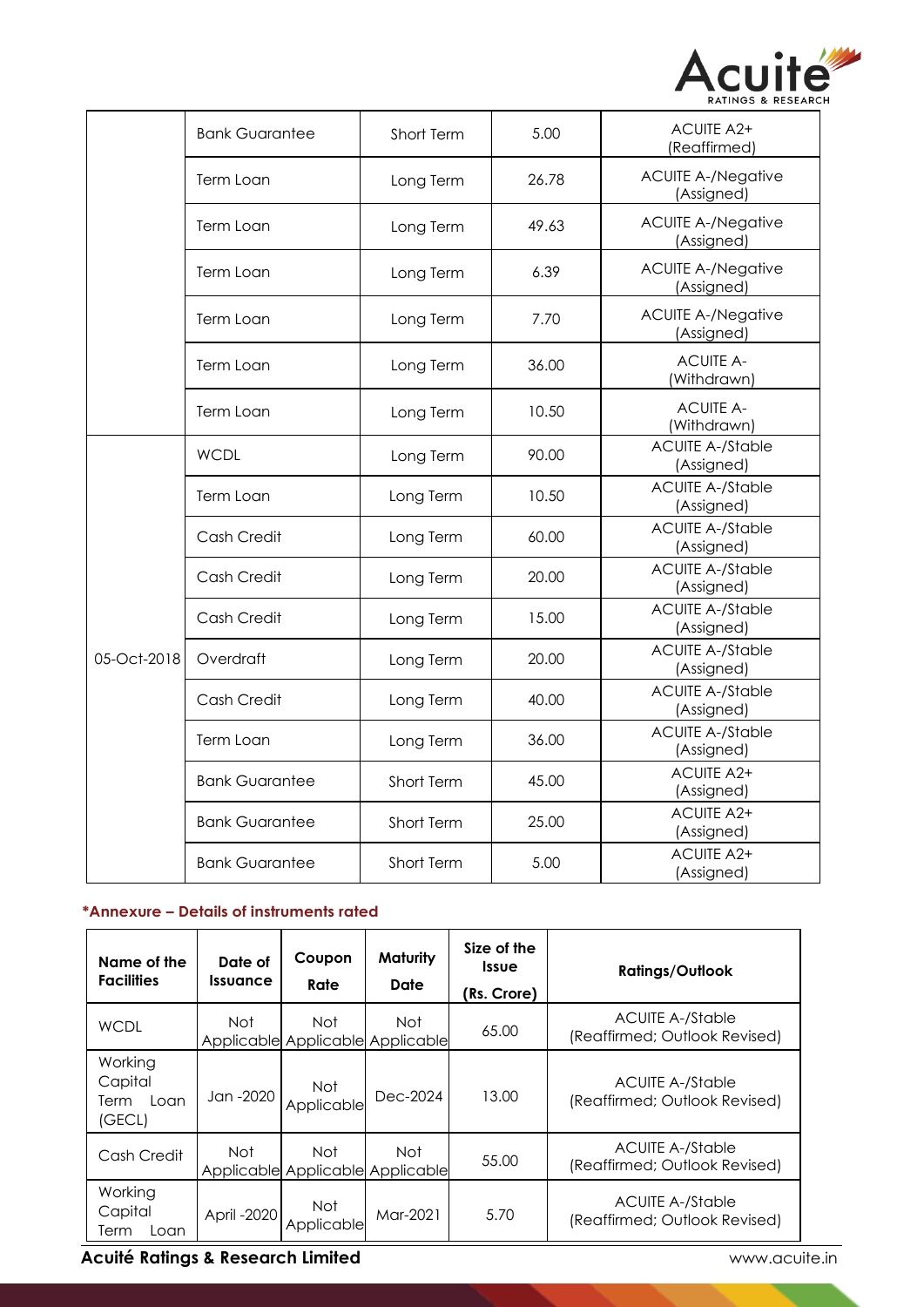

| (GECL)                                         |            |                                         |                                                |       |                                                          |
|------------------------------------------------|------------|-----------------------------------------|------------------------------------------------|-------|----------------------------------------------------------|
| Cash Credit                                    | Not        | <b>Not</b>                              | <b>Not</b><br>Applicable Applicable Applicable | 20.00 | <b>ACUITE A-</b><br>(Withdrawn)                          |
| Cash Credit                                    | Not        | Not<br>Applicable Applicable Applicable | Not                                            | 12.00 | <b>ACUITE A-/Stable</b><br>(Reaffirmed; Outlook Revised) |
| Overdraft                                      | Not        | Not                                     | Not<br>Applicable Applicable Applicable        | 20.00 | <b>ACUITE A-/Stable</b><br>(Reaffirmed; Outlook Revised) |
| Cash Credit                                    | Not        | Not                                     | Not<br>Applicable Applicable Applicable        | 40.00 | <b>ACUITE A-/Stable</b><br>(Reaffirmed; Outlook Revised) |
| Cash Credit                                    | Not        | Not                                     | Not<br>Applicable Applicable Applicable        | 10.00 | <b>ACUITE A-/Stable</b><br>(Reaffirmed; Outlook Revised) |
| Cash Credit                                    | Not        | Not                                     | Not<br>Applicable Applicable Applicable        | 3.50  | <b>ACUITE A-/Stable</b><br>(Reaffirmed; Outlook Revised) |
| <b>Bank</b><br>Guarantee                       | Not        | Not                                     | Not<br>Applicable Applicable Applicable        | 35.00 | <b>ACUITE A2+</b><br>(Withdrawn)                         |
| <b>Bank</b><br>Guarantee                       | Not        | Not                                     | Not<br>Applicable Applicable Applicable        | 5.00  | <b>ACUITE A2+</b><br>(Withdrawn)                         |
| <b>Bank</b><br>Guarantee                       | Not        | Not                                     | Not<br>Applicable Applicable Applicable        | 5.00  | <b>ACUITE A2+</b><br>(Withdrawn)                         |
| Proposed<br>Short term<br><b>Bank facility</b> | Not        | Not                                     | Not<br>Applicable Applicable Applicable        | 45.00 | <b>ACUITE A2+</b><br>(Reaffirmed)                        |
| Proposed<br>long term<br><b>Bank facility</b>  | Not        | Not                                     | Not<br>Applicable Applicable Applicable        | 39.03 | <b>ACUITE A-/Stable</b><br>(Reaffirmed; Outlook Revised) |
| Term Loan                                      | Oct-2018   | Not<br>Applicable                       | Sep-2023                                       | 27.67 | <b>ACUITE A-/Stable</b><br>(Reaffirmed; Outlook Revised) |
| Term Loan                                      | Apr-2019   | <b>Not</b><br>Applicable                | Mar-2024                                       | 35.83 | <b>ACUITE A-/Stable</b><br>(Reaffirmed; Outlook Revised) |
| Term Loan                                      | Mar -2019  | Not<br>Applicable                       | <b>Jul-2020</b>                                | 6.39  | <b>ACUITE A-</b><br>(Withdrawn)                          |
| Term Loan                                      | Mar -2019  | Not<br>Applicable                       | Feb-2024                                       | 4.34  | <b>ACUITE A-/Stable</b><br>(Reaffirmed; Outlook Revised) |
| Term Loan                                      | Jun - 2020 | Not<br>Applicable                       | Apr-2024                                       | 4.43  | <b>ACUITE A-/Stable</b><br>(Reaffirmed; Outlook Revised) |

# **Contacts**

| Analytical                         | <b>Rating Desk</b>           |
|------------------------------------|------------------------------|
| Aditya Gupta                       | Varsha Bist                  |
| Vice President                     | Senior Manager - Rating Desk |
| Tel: 022-49294041                  | Tel: 022-49294011            |
| aditya.gupta@acuite.in             | rating.desk@acuite.in        |
| Rupesh Patel                       |                              |
| Senior Analyst - Rating Operations |                              |
| Tel: 022-49294044                  |                              |
| rupesh.patel@acuite.in             |                              |
|                                    |                              |